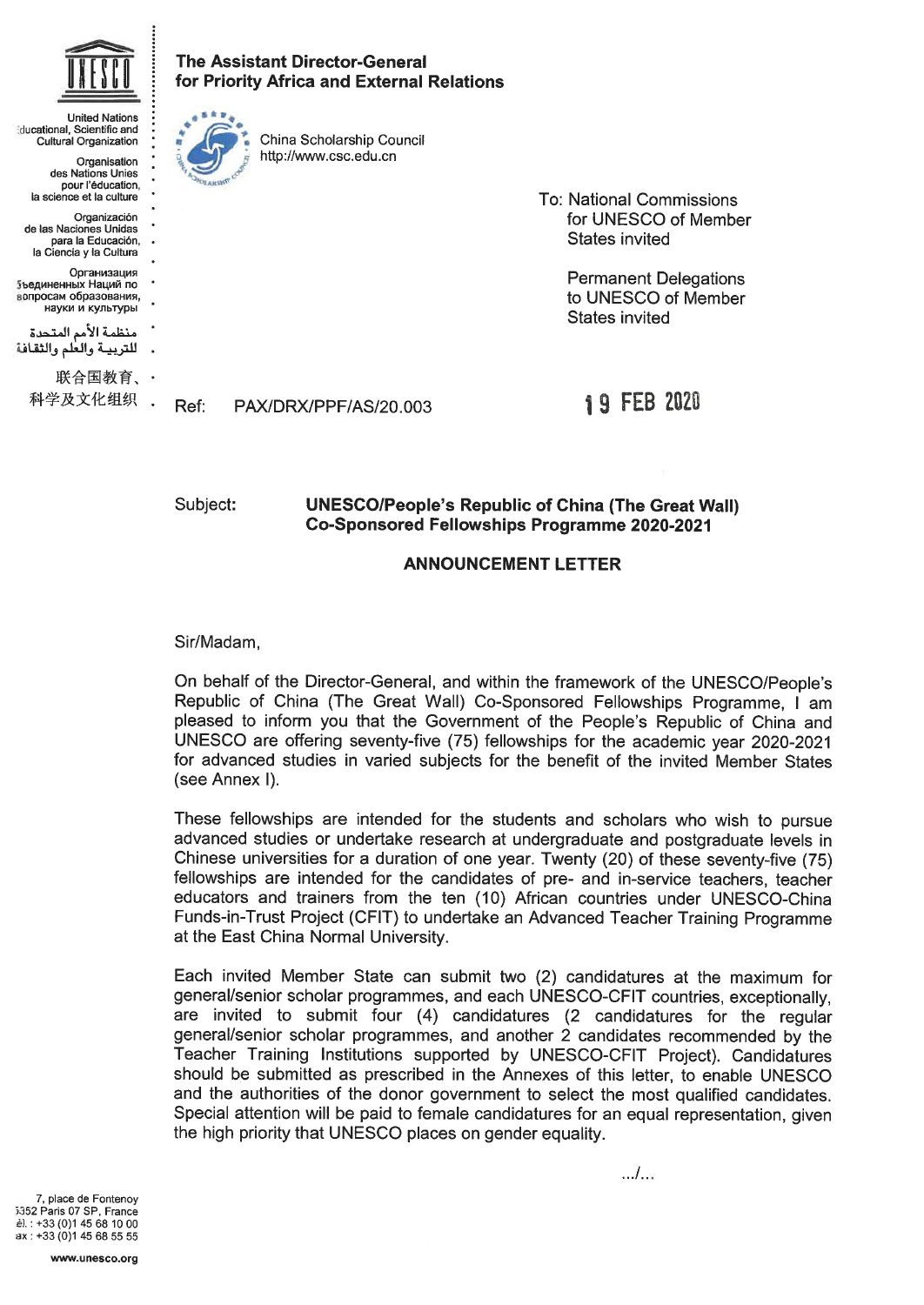The annexes to this letter provide detailed information concerning the requisite qualifications, the facilities offered, the general conditions governing the award of fellowships as well as the procedures for the submission of applications.

We would be most grateful if you could submit the candidatures (letters of nomination and copies of China Scholarship Council online Application Forms together with photocopies of valid ordinary passports) by e-mail to Mr Stoyan Bantchev, Chief of thé Participation Program and Fellowships Section (s.bantchev@unesco.org), with a.sloineva@unesco.org and v.lopy@unesco.org in copy by 25 March 2020 at the latest.

Yours faithfully,

Firmin Edouard Matoko

Cc: Permanent Delegation of the People's Republic of China to UNESCO UNESCO Field Office (of invited countries)

Enclosures:

- Annex l (List of Invited Member States)
- Annex II (Terms and Conditions)
- Foreigner Physical Examination Form
- Certificate of Language Knowledge
- Instructions for Online Application for UNESCO/China Co-sponsored Fellowships Programme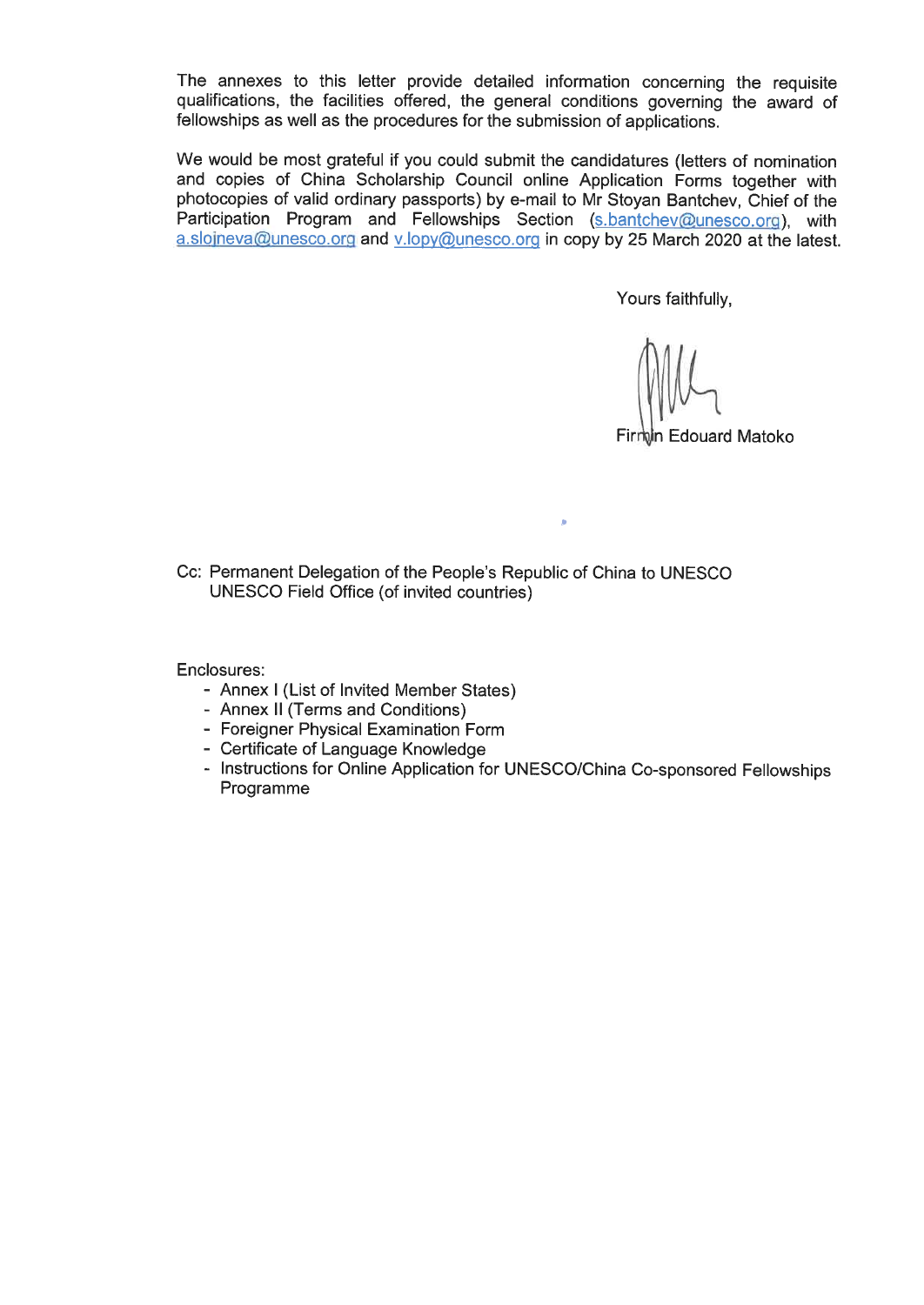## UNESCO/PEOPLE'S REPUBLIC 0F CHINA (THE GREAT WALL) CO-SPONSORED FELLOWSHIPS PROGRAMME

## INVITED MEMBER STATES TO SUBMIT APPLICATIONS

Africa - 46 member States:

| Angola                       | Kenya                       |
|------------------------------|-----------------------------|
| Benin                        | Lesotho                     |
| Botswana                     | Liberia                     |
| Burkina Faso                 | Madagascar                  |
| Burundi                      | Malawi                      |
| Cameroon                     | Mali                        |
| Cape Verde                   | <b>Mauritius</b>            |
| Central African Republic     | Mozambique                  |
| Chad                         | Namibia                     |
| Comoros                      | Niger                       |
| Congo                        | Nigeria                     |
| Cote d'Ivoire                | Rwanda                      |
| Democratic Republic of Congo | Sao Tome and Principe       |
| Djibouti                     | Senegal                     |
| <b>Equatorial Guinea</b>     | Seychelles                  |
| Eritrea                      | Sierra Leone                |
| Eswatini                     | Somalia                     |
| Ethiopia                     | South Africa                |
| Gabon                        | Togo                        |
| Gambia                       | Uganda                      |
| Ghana                        | United Republic of Tanzania |
| Guinea                       | Zambia                      |
| Guinea-Bissau                | Zimbabwe                    |

## Asia and the Pacific - 38 Member States:

- Bangladesh Bhutan Cambodia Cook Islands Democratic People's Republic of Korea Fiji India
- Kazakhstan Kiribati Kyrgyzstan Lao People's Democratic Republic Malaysia Maldives Marshall Islands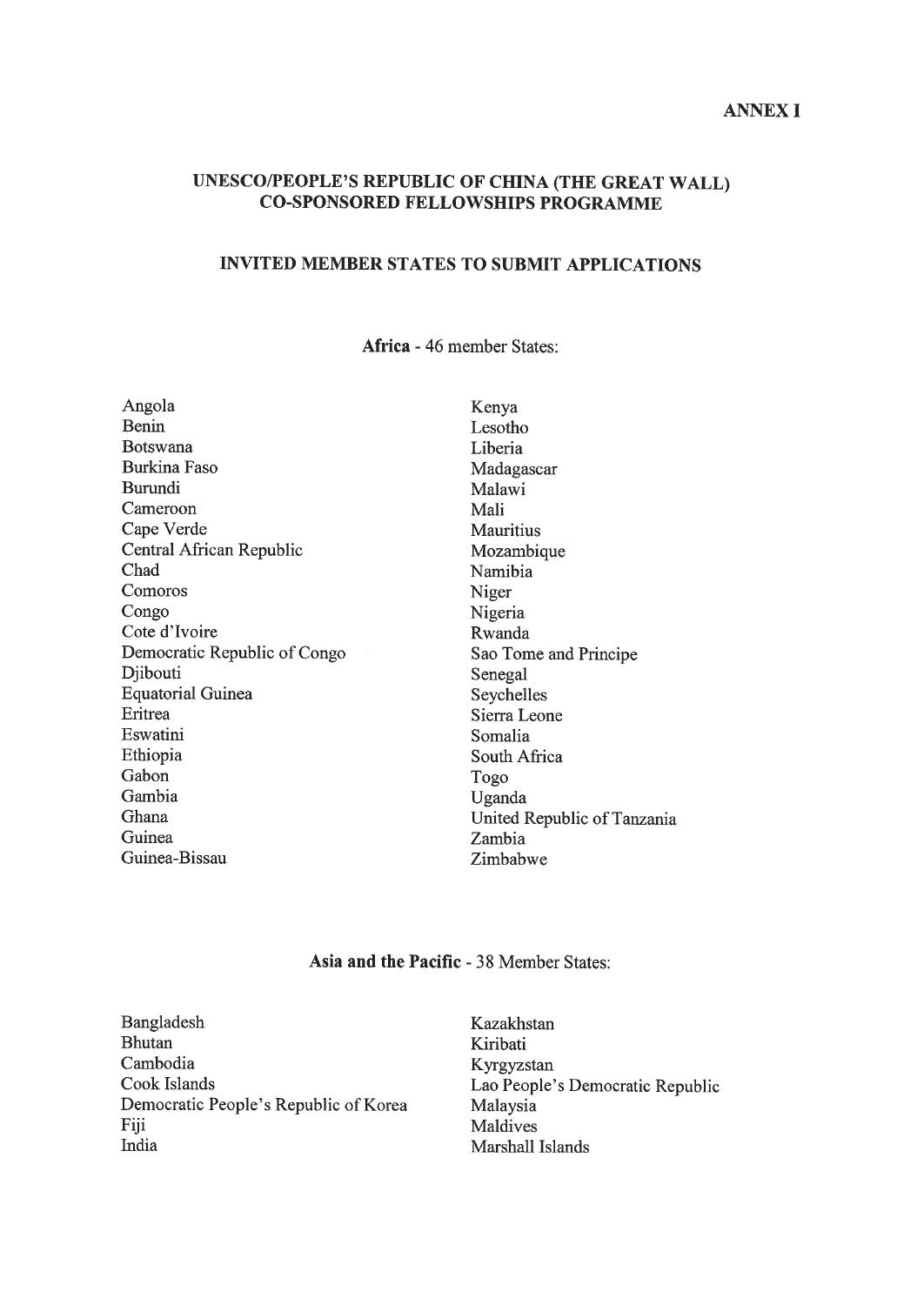# ANNEXI

Indonesia Iran (Islamic Republic of) Myamnar Naum Népal Niue Palau Pakistan Papua New Guinea Philippines Samoa Solomon Islands

Micronesia (Federated States of) Mongolia Sri Lanka Tadjikistan Thailand Timor-Leste Tonga Turkmenistan Tuvalu Uzbekistan Vanuatu Viet Nam

## Arab States - 13 Member States:

Algeria Egypt Iraq Jordan Lebanon Libya Mauritania Morocco Palestine Sudan Syrian Arab Republic Tunisia Yemen

### Latin America and the Caribbean - 26 Member States

Argentina Belize Bolivia Brazil Colombia Costa Rica Cuba Dominica Dominican Republic Ecuador El Salvador Grenada Guatemala

Guyana Haiti Honduras Jamaica Mexico Nicaragua Panama Paraguay Pem Saint Lucia Saint Vincent and thé Grenadines Suriname Venezuela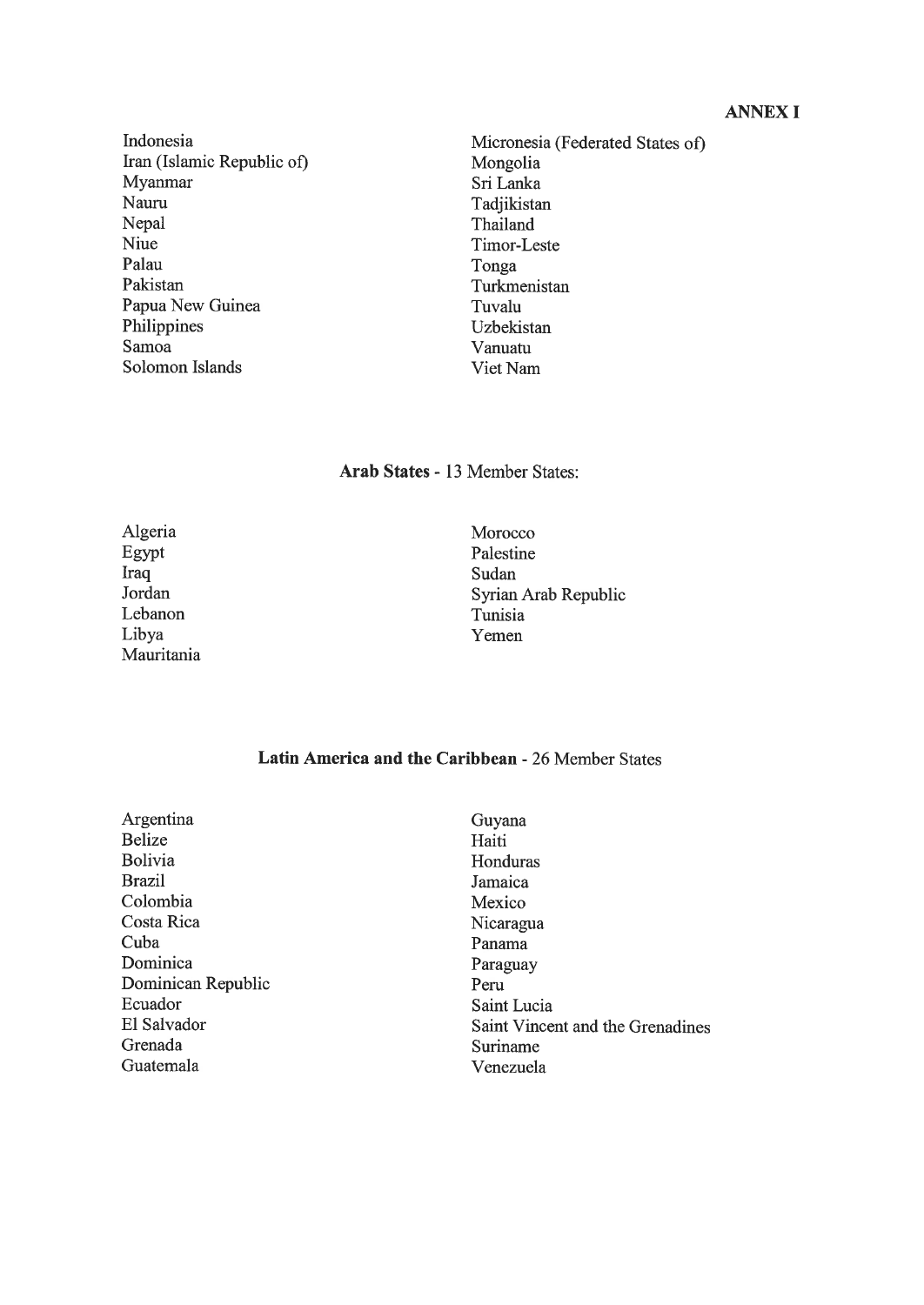# ANNEXI

# Europe - 12 Member States:

Albania Armenia Azerbaijan Belams Bosnia and Herzegovina Georgia

Monténégro Poland Republic of North Macedonia Republic of Moldova Serbia Ukraine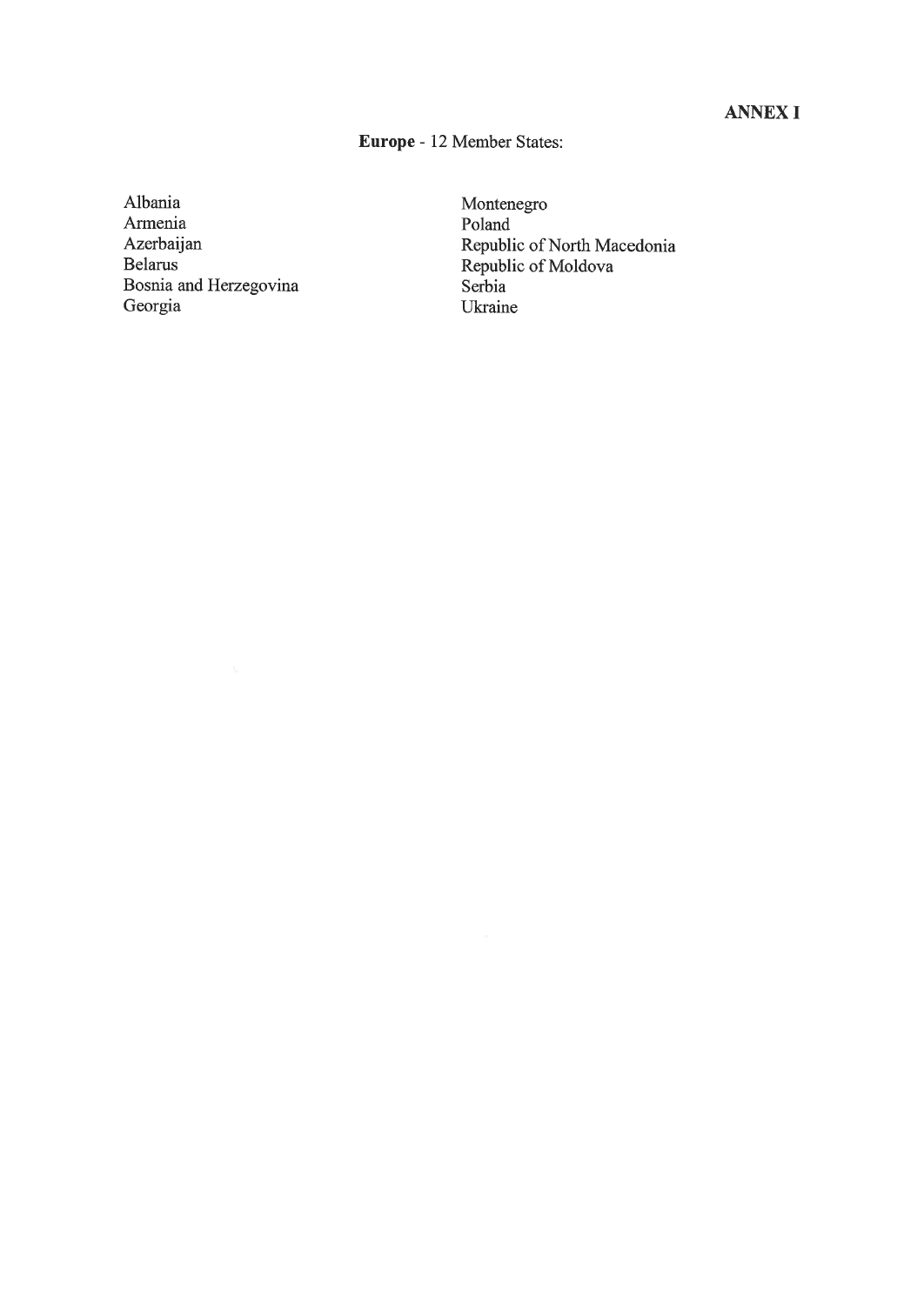# UNESCO/PEOPLE'S REPUBLIC 0F CHINA (THE GREAT WALL) CO-SPONSORED FELLOWSHIPS PROGRMME 2020-2021

With a view to promoting the human resource development and capacity building of developing countries and to enhancing international exchanges in the field of education, culture, communication, science and technology and the friendship among peoples of the world, the Government of the People's Republic of China has placed at the disposal of UNESCO for the academic year 2020-2021, under the co-sponsorship with UNESCO, seventy-five (75) fellowships for advanced studies at undergraduate and postgraduate levels. These fellowships are for the benefit of developing Member States in Africa, Asia-Pacific, Latin America, Europe and Arab region (please see the list of invited Member States in ANNEX I)

Tenable at a selected number of Chinese universities, thèse fellowships are intended for students and scholars who plan to pursue advanced studies or undertake individual research in China for a duration of one year. Twenty (20) of the 75 fellowships are especially intended for candidatures recommended by the Teacher Training Institutions supported by UNESCO-CFIT Project in thé 10 African countries to undertake an Advanced Training Programme for pre- and in-service teachers, teacher educators and trainers at East China Normal University. Most of thé study programmes will be conducted in English. In exceptional cases, candidates may be required to study Chinese language before taking up research or studying in their fields of interest.

Selected candidates will undertake their studies in the host universities as visiting scholars. Extension or repeated award of fellowships will be impossible under the same UNESCO fellowships programme. Therefore, selected candidates who intend to continue their studies or pursue degrees will need to seek other types of funding after thé completion of this oneyear fellowship. For more information, please refer to http://www.csc.edu.cn/studyinchina or www.campuschina.org

## A. FIELDS 0F STUDIES AT SELECTED UNIVERSITIES

Please visit the official webpage of China Scholarship Council (CSC) for the available fields of studies in selected Chinese universities: http://www.campuschina.org/universities/index.html

### B. Eligibility

- (i) Applicants applying for General Scholar Programmes must not be older than the age of forty-five (45) and should have completed at least two years of undergraduate study; and those who apply for Senior Scholar Programmes must be a master's degree holder or an associate professor (or above) and not older than the age of fifty (50).
- (ii) English proficiency is required.
- (iii) Be in good health, both mentally and physically.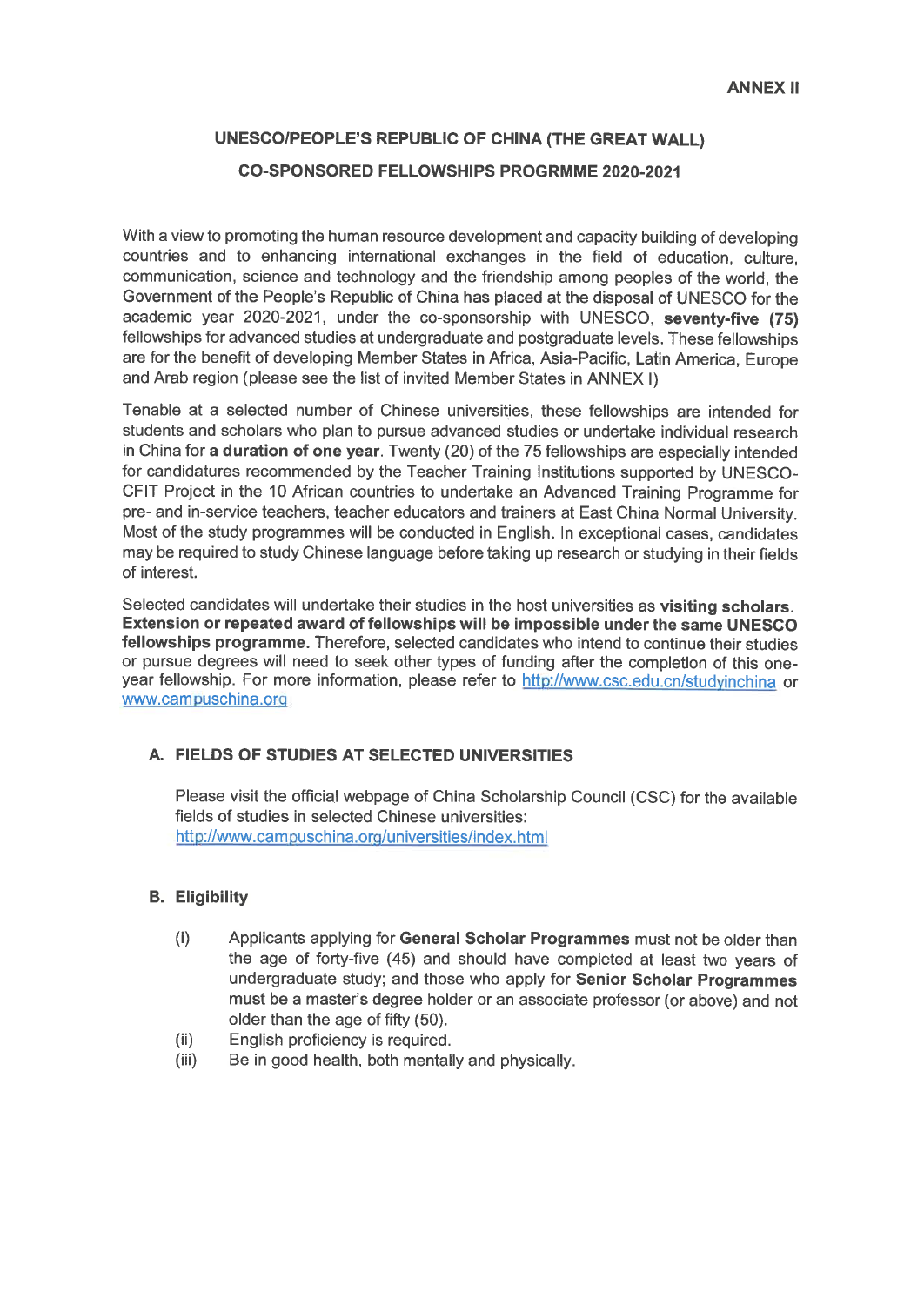### C. PROCEDURE FOR THE SUBMISSION 0F APPLICATIONS

Only the applications endorsed by the relevant Government body (the National Commission for UNESCO) are receivable by UNESCO.

Eligible applicants, after receiving thé endorsement of thé National Commissions for UNESCO of their home countries, must submit their applications in the online application system on thé officiai website of China Scholarship Council (http://www.csc.edu.cn/studyinchina) by 25 March 2020 at the latest with the following mandatory documents:

- (i) Application Form for Chinese Government Scholarship in Chinese or English (the form can be downloaded and printed after completing the online application).
- (ii) Copy of Passport Photo Page: Applicant shall submit a clear scanned copy of his/her ordinary passport with validity later than March 1, 2021. If the validity of the current passport does not meet the requirement, please apply for a new passport before submitting thé application. For applicants who cannot apply for passports before submitting their applications, with the permission of dispatching authorities, they may submit scanned copy of identity certificates or officiai documents containing thé applicants' "English name, Gender, Nationality, Date of Birth" and other information.
- (iii) Notarized photocopies of thé highest diploma: Prospective diploma winners must submit officiai proof of student status notarized by their current schools. Documents in languages other than Chinese or English must be attached with notarized Chinese or English translation.
- (iv) Académie transcripts: Transcripts in languages other than Chinese or English must be attached with notarized Chinese or English translation.
- (v) A Study Plan or Research Proposai in Chinese or English. (A minimum of 200 words for undergraduates, 500 words for non-degree students, and 800 words for postgraduates.).
- (vi) Recommendation Letters: Applicants must submit two letters of recommendation in Chinese or English from professors or associate professors familiar with the work of the applicants.
- (vii) Thé form of Certificate of Language Proficiency stamped and/or signed by a compétent authority to prove thé applicant has sufficient language knowledge to attend the courses of study. (See the form of Certificate of Language Proficiency in the annexes.)
- (viii) A photocopy of Foreigner Physical Examination Form completed in English (the applicant should keep the original copy). The physical examination must cover all the items listed in the Foreigner Physical Examination Form. Incomplete records or those without the signature of the attending physician, the official stamp of the hospital or a sealed photograph of the applicant are invalid. Please select the appropriate time to take physical examination, as the result is valid for only 6 month. (See Foreigner Physical Examination Form in the annexes.)

Applicants shall also submit thé following documents if applicable

- (ix) Pre-admission Letter from Chinese Government Scholarship universities.<br>(x) Valid language qualification certificate (e.g. HSK certificate, IELTS or To
- Valid language qualification certificate (e.g. HSK certificate, IELTS or TOFEL report).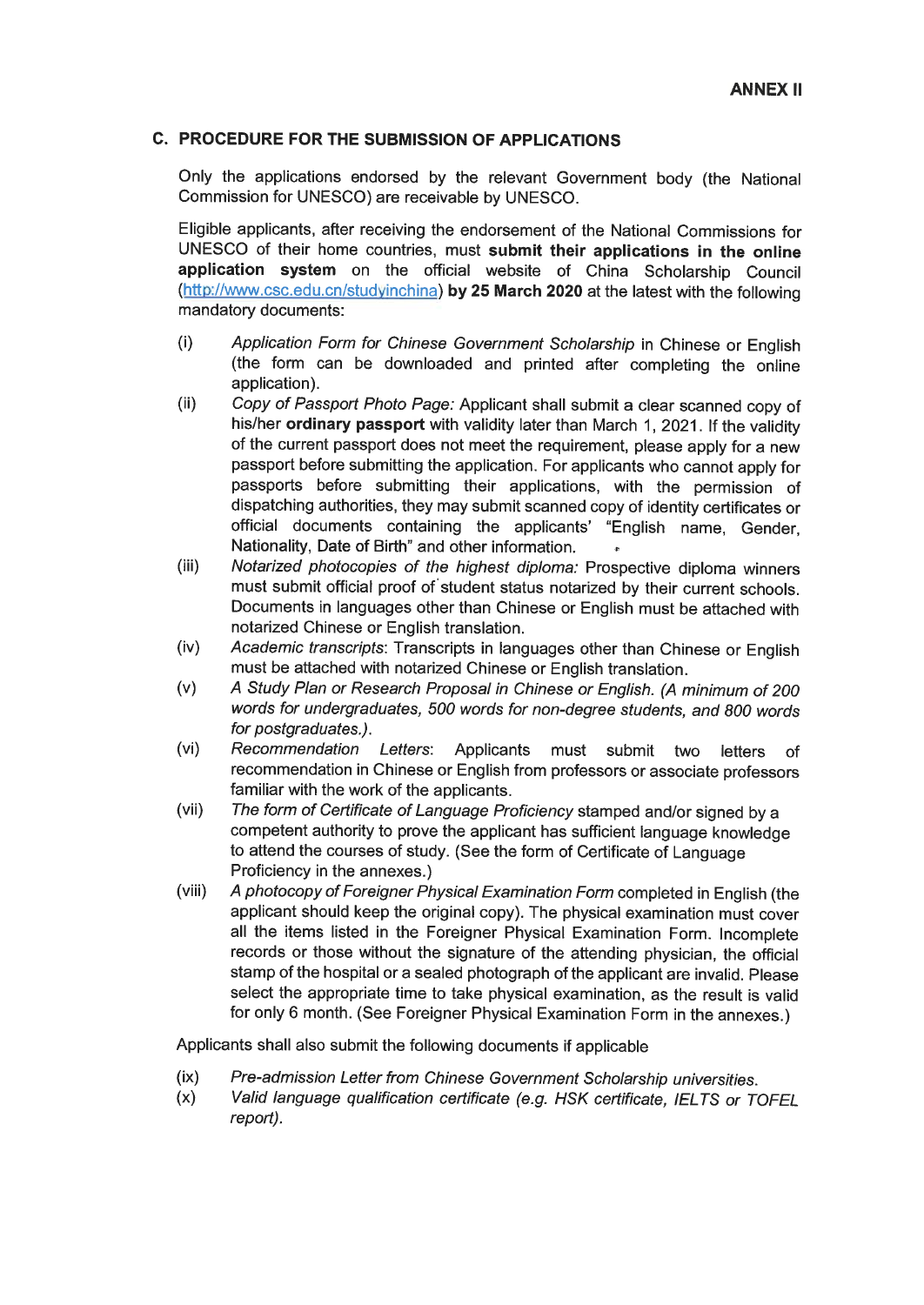- (xi) Applicants for music studies are requested to submit their own works. Applicants for fine arts programs must submit their own works which include two sketches, two color paintings and two other works.
- (xii) Applicants under the age of 18 should submit the valid documents of their legal guardians in China.

Applicants must submit ail thé mandatory documents mentioned above in thé online application System. Ail uploaded supporting documents must be clear, authentic and valid.

### D. SUBMISSION 0F CANDIDATURES

Letters of nomination and copies of China Scholarship Council online Application Forms together with photocopies of valid ordinary passports should be sent to Mr Stoyan Bantchev, Chief of thé Participation Programme and Fellowships Section by e-mail (s.bantchev@unesco.org), with a.sloineva@unesco.org and v.lopy@unesco.org in copy by 25 March 2020 at thé latest.

Each invited Member States can submit two (2) candidatures at thé maximum for General/Senior Scholar programmes, and one of them should be woman.

Since twenty (20) of the 75 fellowships are especially intended for the candidatures applying for CFIT Advanced Teacher Training Programme, each UNESCO-CFIT countries are invited to submit four (4) candidatures (2 candidatures for regular general/senior scholar programmes, and another 2 candidates from thé Teacher Training Institutions supported by UNESCO-CFIT Porject). Among thé four submitted candidatures, two must be women.

Hard copies of applications documents are no longer required and it is mandatory for each nominated candidate to submit his/her application in the online application system. The corresponding Serial Number of online applications should be indicated when the candidatures are submitted to UNESCO.

Candidates who do not fulfil thé requirement mentioned above, or submit incomplete application or submit documents after the deadline will lose their eligibility in the selection.

#### E. SELECTION 0F BENEFICIARIES

UNESCO and the Chinese authorities will select the seventy-five (75) most qualified candidates. Thé National Commissions for UNESCO of thé beneficiaries will be duly informed by UNESCO.

Candidates who do not receive the result of their application by 31 August 2020 should consider that their applications are rejected.